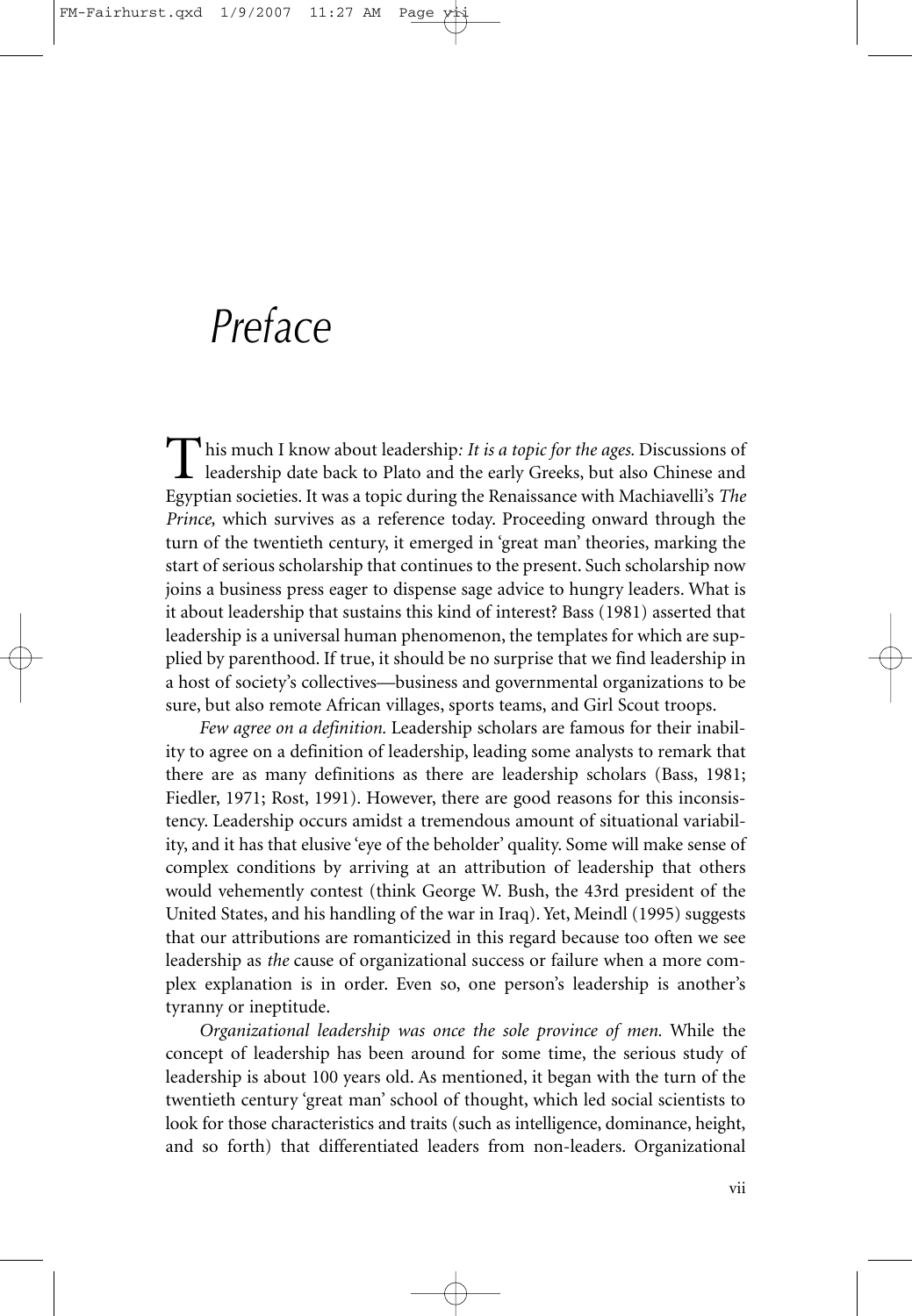### viii—DISCURSIVE LEADERSHIP

leadership was considered the sole province of men until women began to enter the workforce in large numbers in the 1970s in other than low power positions (Kanter, 1977). Since then, gender differences in leadership have ranked among the hot topics in both the academic and business press as well as in countless discussions at watercoolers and boardrooms in organizations worldwide (Buzzanell, 2000; Collinson, 1988; Kanter, 1977; Reardon, 1995).

*Leadership psychologists have supplied important foundational work in leadership studies.*<sup>1</sup> Their early trait theories gave way to the study of leader behavior styles, famously captured in the Ohio State leadership studies, which examined initiating structure and consideration as two dimensions of leader behavior (Stogdill & Coons, 1957). Contingency theories followed, such as Fiedler's (1971) emphasizing leader–member relations, task structure, and a leader's position power as determinants of the type of leader effectiveness. Leader–member exchange (LMX) theory subsequently adopted an exclusive relational focus, where high versus low quality leader–member relationships differed in terms of the resources exchanged and outcomes delivered (Dansereau, Graen, & Haga, 1975; Graen & Scandura, 1987). At about the same time, neocharismatic leadership theories arrived on the scene, emphasizing leaders' charisma, vision, and the ability to inspire followers well beyond the terms of their employment contract (Bass, 1985; Conger, 1989; Shamir, House, & Arthur, 1993). Also, the information-processing school of leadership began to study implicit leadership theories and the role of cognition in the enactment and attribution of leadership behavior (Hanges, Lord, & Dickson, 2000; Lord & Maher, 1991). LMX, neo-charisma, and implicit leadership theories continue to this day, as authentic leadership (Gardner, Avolio, Luthans, May, & Walumbwa, 2005), spiritual leadership (Reave, 2005), and leadership in teambased organizations (Day, Gronn, & Salas, 2006) assume the newcomer roles.

As good scientists, leadership psychologists have challenged their own theories, methods, and findings over time (House & Aditya, 1997; Lowe & Gardner, 2000). Interestingly, much of the criticism points to the socially constructed nature of leadership (Calder, 1977; Lord & Brown, 2004; Meindl, 1995), a perspective that, if taken seriously, has the potential to both challenge and complement leadership psychology at a foundational level.

I do not mean to imply that psychologists are uninterested or unwilling to pursue a socially constructed view of leadership, nor do I wish to diminish their contributions to this topic in any way. I only wish to observe that their concerns for the individual and psychological rather consistently outweigh their concerns for the social and cultural. I argue that both sets of concerns must be entertained in equal strengths in order to understand a socially constructed world. Thankfully, a body of theory and research directly applicable to the social, linguistic, and cultural aspects of leadership has been accumulating. I call this work *discursive leadership* because of its focus on organizational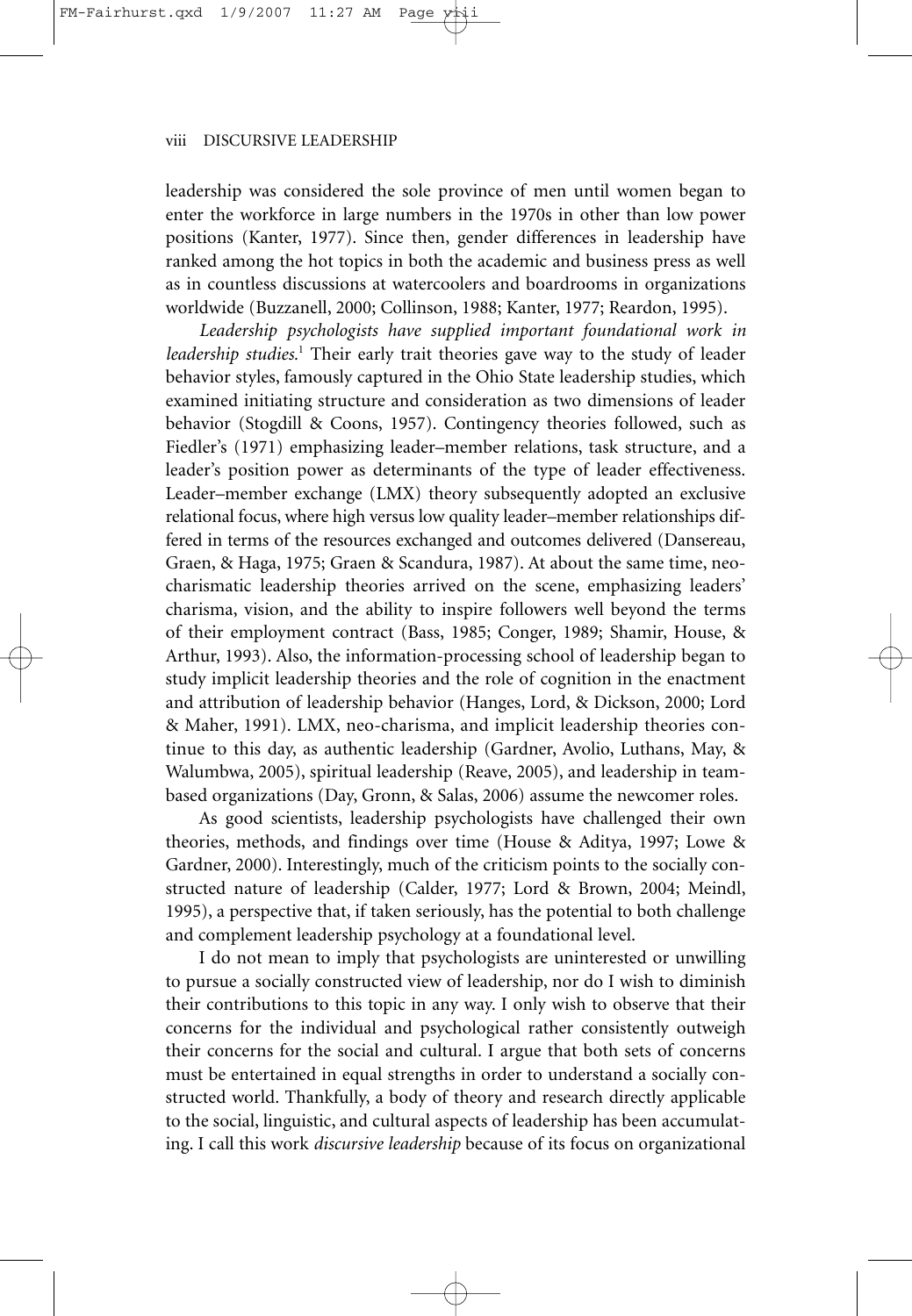## Preface—ix

discourse, both as language use in social interaction and the view of Discourse made popular by Michel Foucault. In his view, Discourse is a system of thought and a way of talking about a subject that together supplies the necessary linguistic resources for communicating actors. Foucault's work is typical of the burgeoning organizational discourse literature that reflects a body of constructionist theories not specifically about leadership per se, but with great potential to illuminate it in ways that we have not yet seen. That potential motivates the writing of this book, which is less a literature review and more of an exploration of key discourse concepts and what they could mean for leadership. The voluminous research from leadership psychology serves as a useful point of contrast, springboard, and benchmark along the way.

*There is still much to learn about leadership, especially if we surrender to its protean tendencies.* As Chapter 1 makes clear, discursive leadership and leadership psychology differ on both ontological and epistemological grounds. In a nutshell, leadership psychology has been on a quest to understand the essence of leadership, whether it be found in the individual leader, the situation, or some combination thereof (Grint, 2000). By contrast, discursive leadership rejects essences because leadership is an attribution and, very likely, a contested one at that. Discourse scholars like me depart from leadership psychologists' adherence to traditional science assumptions about realist conceptions of truth and representationalist views of knowledge. Influenced by the linguistic turn in philosophy, we ask instead that both perspectives be seen as alternative ways of knowing, talking about, and justifying leadership (Deetz, 1996; Rorty, 1982).

By recognizing discursive leadership from this vantage, we have a means by which to embrace what leadership psychologists might see as the elusive, unwieldy, mutable, and maddening error variance in leadership—in short, its protean tendencies. I am certainly not claiming that discursive leadership has all of the answers to leadership's mysteries, but neither do I believe that discursive leadership is just one more approach to leadership. It represents instead a foundation for many new lines of research into leadership with potentially important implications for helping practicing leaders and others better understand how they coconstruct reality. It also represents an opportunity for new dialogue with leadership psychologists—a dialogue that I hope continues long after this book.

There are several leadership psychologists who have been gracious enough to help me begin this dialogue in Chapter 8, the book's final chapter. They include Donna Chrobot-Mason, Steve Green, Jerry Hunt, Robert Liden, and Boas Shamir. Three discursive scholars, Kevin Barge, François Cooren, and Linda Putnam, also joined in. To all of them I am grateful for the effort that they put forth under a very tight deadline. I hope that the reader finds their comments as illuminating as I did.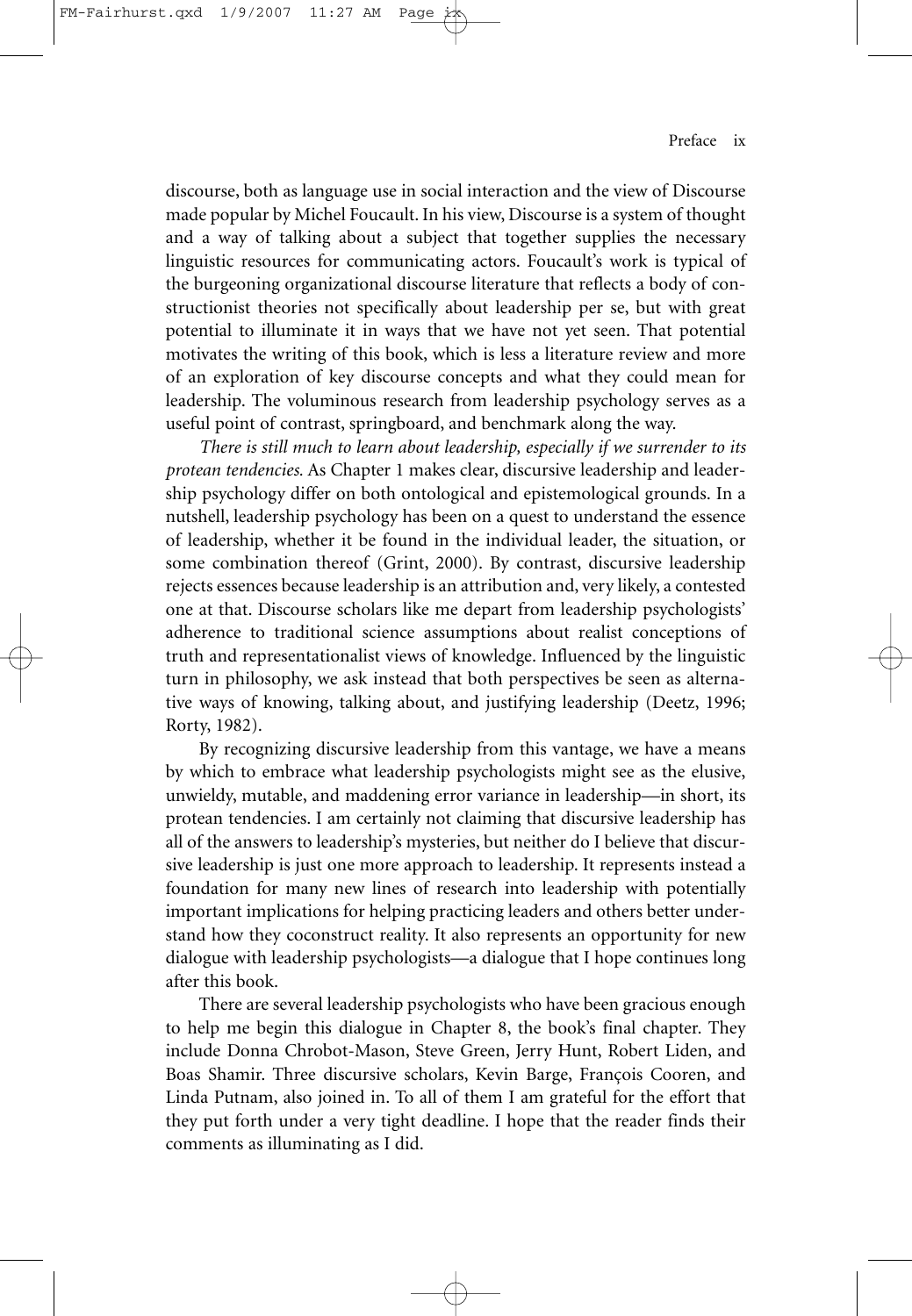### x—DISCURSIVE LEADERSHIP

Some of the reviewers for this book suggested different ways in which it might be read that I found quite useful. For example, if one prefers to start out with the details supplied through language and interaction (what I call little 'd' discourse), the chapters should be read in chronological order. However, others may prefer to start with the generalities associated with a Foucauldian view of Discourse (big 'D' Discourse) as a system of thought and way of talking about a subject. In that case, I would recommend reading Chapters 4 and 5 before Chapters 2 and 3. As the book reviewers also noted, the potential readers for this book will have varying levels of familiarity with the different forms of discourse analysis. Thus, I have included a set of appendixes organized by type of discourse analysis. They are designed for quick and easy reference. Finally, except for interview discourse, the transcribed interaction in this text follows the conventions of conversation analysis (see Appendix A1). For those who do not appreciate the level of detail this provides, readers may simply skim over the detailed markings.

Those who have read all or parts of my book along the way include Carey Adams, Kevin Barge, Mary Helen Brown, Mary Ann Danielson, Jennifer Butler Ellis, David Hoffman, Fred Jablin, Robert Liden, Patricia Parker, Paaige Turner, Patricia Witherspoon, and Ted Zorn. Thank you for the time and effort that you put into reviewing my work. I especially want to thank those scholars who gave me direct feedback. They include Kevin Barge, Suzanne Boys, Lisa Fisher, Angela Garcia, Donna Chrobot-Mason, François Cooren, Rich Kiley, Linda Putnam, Edna Rogers, Marcia Schoeni, Mathew Sheep, James Taylor, and Heather Zoller. You have shaped my thinking in ways too numerous to mention.

Thanks also to Jan Svennevig and Maria Isaksson of the Norwegian School of Management BI and organizers of the 2006 Association for Business Communication European Conference in Oslo, Norway; Pam Shockley, organizer of the 2005 Aspen Conference on Organizational Communication; and Angela Garcia, director of the Workplace Studies Group at the University of Cincinnati for providing forums for the presentation and discussion of my work. Thanks also to my department head, Teresa Sabourin, for her continued support and friendship; my graduate students, Justin Combs, Zhou Fan, Stephanie Hamlett, Elizabeth Prebles, Kim Richardson, and Brian Singson for their diligent work on my behalf; and to Sadie Oliver and Priscilla Ball for all of their help and office support.

Thank you to Verne, Katie, Tom, and Kelsey, each of whom has a wonderful way of helping me to maintain perspective throughout this effort. I feel blessed every day for their love and support. To Todd Armstrong and Sarah Quesenberry at Sage, thank you for your patience and expert guidance. To Teresa Herlinger and Libby Larson, I greatly appreciated the care that you showed toward my manuscript. Finally, I have been blessed with so many wonderful colleagues, including the late Fred Jablin whose work as a leadership and communication scholar remains forever with me as a standard of excellence.